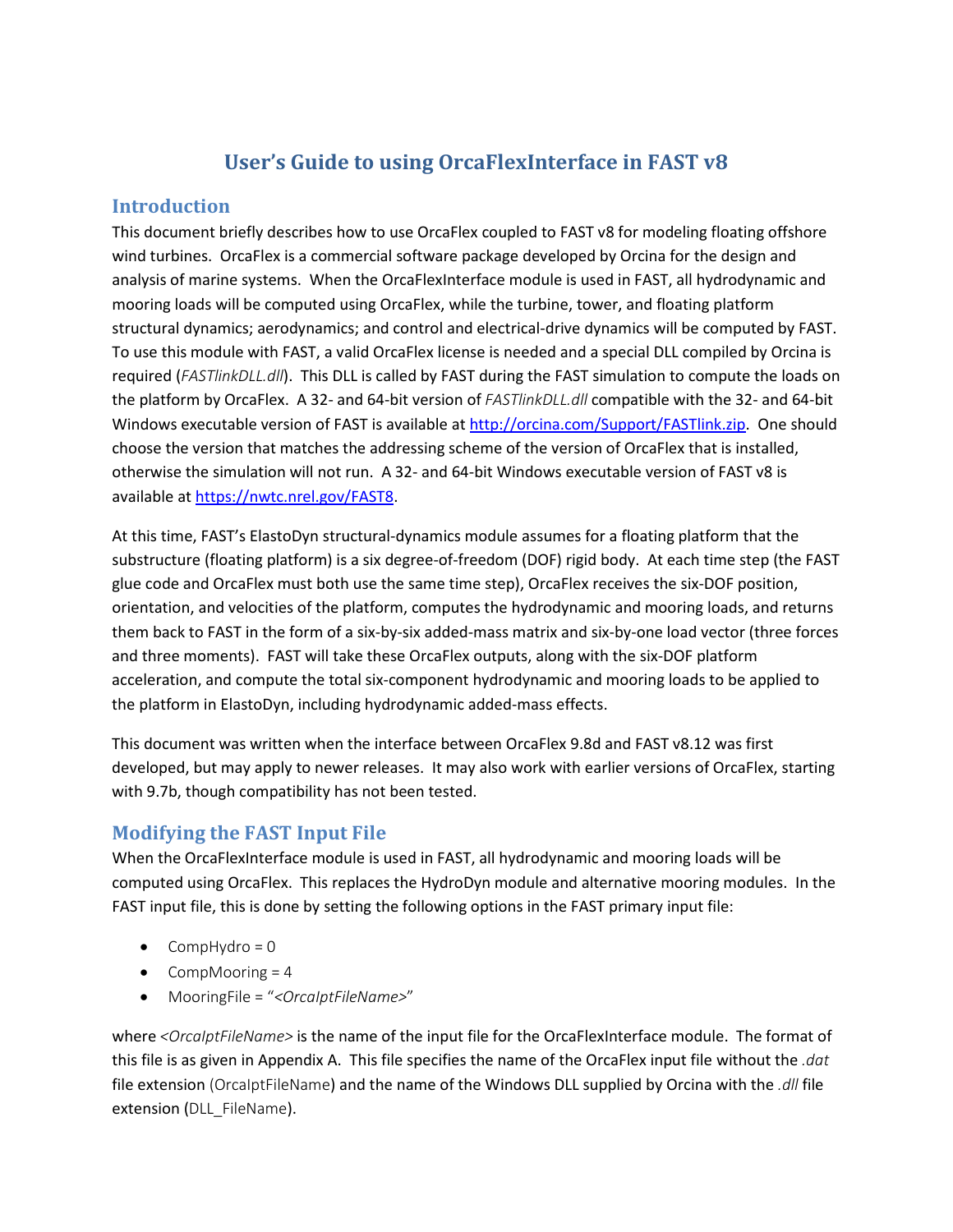As OrcaFlex and the FAST glue code must both use the same time step, an appropriate time step suitable to both software should be selected. Additionally, the six platform DOFs in FAST's ElastoDyn module should also be enabled to properly transfer loads and motions between FAST and OrcaFlex. Also, the same platform initial conditions should be set in both ElastoDyn and OrcaFlex.

No other changes are required or limitations imposed on FAST.

## **FAST Output Variables**

When FAST is executed with the OrcaFlexInterface module enabled, an additional 18 output channels are automatically added to the FAST output file (see [Table 1\)](#page-1-0). Additional results calculated internally within OrcaFlex are written to the OrcaFlex simulation file, <*OrcaIptFileName*>*.sim*, accessible through OrcaFlex.

<span id="page-1-0"></span>

| <b>Name</b> | Description                                                                                                               | Convention                          | <b>Units</b> |
|-------------|---------------------------------------------------------------------------------------------------------------------------|-------------------------------------|--------------|
| OrcaFxi     | Total platform horizontal surge force (including<br>added mass)                                                           | Directed along x <sub>i</sub> -axis | (kN)         |
| OrcaFyi     | Total platform horizontal sway force (including<br>added mass)                                                            | Directed along y <sub>i</sub> -axis | (kN)         |
| OrcaFzi     | Total platform vertical heave force (including added<br>mass)                                                             | Directed along z <sub>i</sub> -axis | (kN)         |
| OrcaMxi     | Total platform roll tilt moment (including added<br>mass)                                                                 | About the $x_i$ -axis               | (kN·m)       |
| OrcaMyi     | Total platform pitch tilt moment (including added<br>mass)                                                                | About the $y_i$ -axis               | (kN·m)       |
| OrcaMzi     | Total platform yaw moment (including added mass)                                                                          | About the $z_i$ -axis               | (kN·m)       |
| OrcaHMFxi   | Platform horizontal surge force calculated by<br>Directed along x <sub>i</sub> -axis<br>OrcaFlex (hydrodynamic + mooring) |                                     | (kN)         |
| OrcaHMFyi   | Platform horizontal sway force calculated by<br>OrcaFlex (hydrodynamic + mooring)                                         | Directed along y <sub>i</sub> -axis | (kN)         |
| OrcaHMFzi   | Platform vertical heave force calculated by OrcaFlex<br>(hydrodynamic + mooring)                                          | Directed along z <sub>i</sub> -axis | (kN)         |
| OrcaHMMxi   | Platform horizontal roll tilt moment calculated by<br>OrcaFlex (hydrodynamic + mooring)                                   | About the $x_i$ -axis               | (kN·m)       |
| OrcaHMMyi   | Platform horizontal pitch tilt moment calculated by<br>OrcaFlex (hydrodynamic + mooring)                                  | About the $y_i$ -axis               | (kN·m)       |
| OrcaHMMzi   | Platform horizontal yaw moment calculated by<br>About the $z_i$ -axis<br>OrcaFlex (hydrodynamic + mooring)                |                                     | (kN·m)       |
| OrcaAMFxi   | Platform horizontal surge force due to added mass<br>effects                                                              | Directed along x <sub>i</sub> -axis | (kN)         |
| OrcaAMFyi   | Platform horizontal sway force due to added mass<br>effects                                                               | Directed along y <sub>i</sub> -axis | (kN)         |
| OrcaAMFzi   | Platform vertical heave force due to added mass<br>effects                                                                | Directed along z <sub>i</sub> -axis | (kN)         |
| OrcaAMMxi   | Platform horizontal pitch roll moment due to added                                                                        | About the $x_i$ -axis               | (kN·m)       |

#### **Table 1: Output Parameters from OrcaFlexInterface**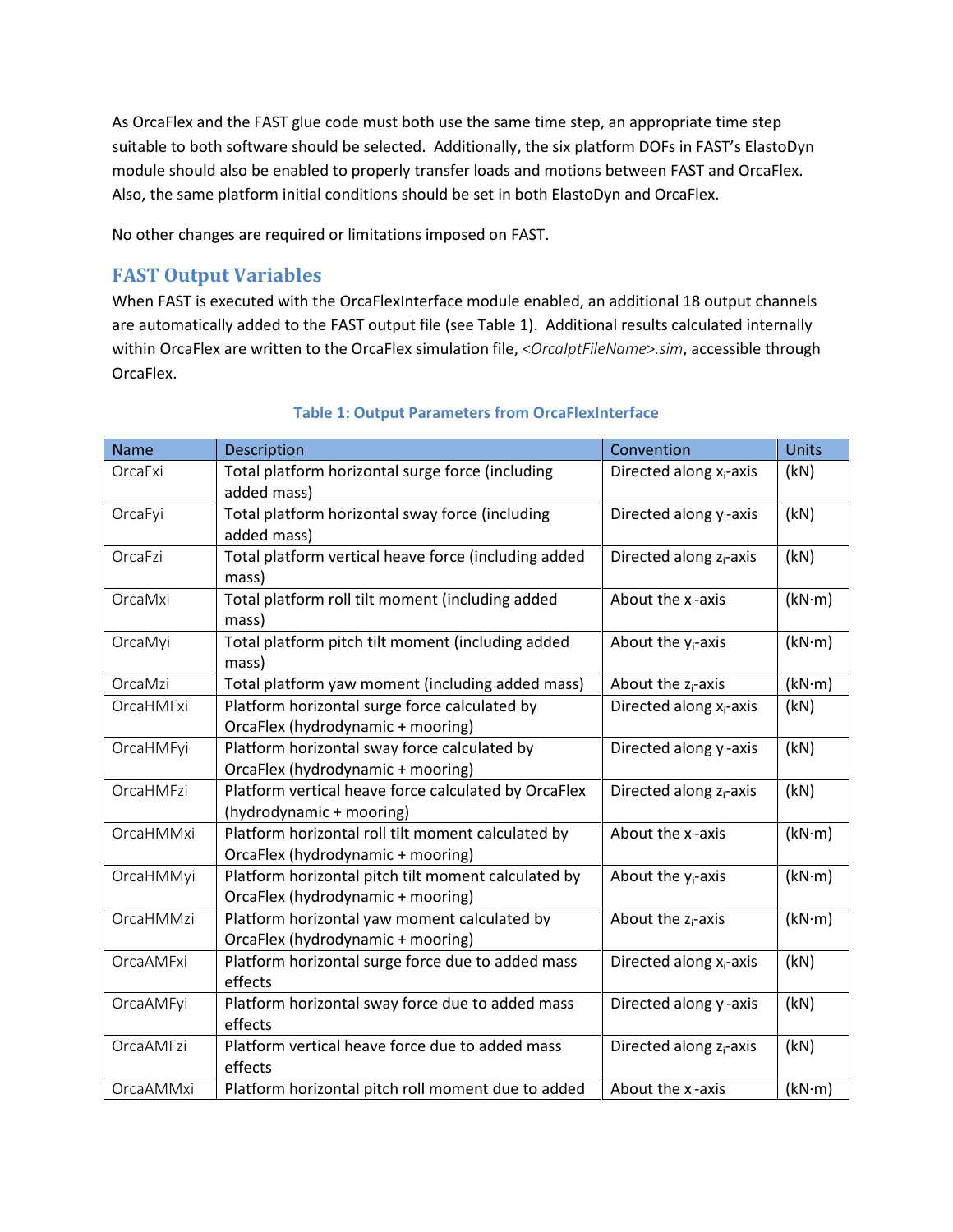|           | mass effects                                                       |                       |        |
|-----------|--------------------------------------------------------------------|-----------------------|--------|
| OrcaAMMyi | Platform horizontal pitch tilt moment due to added<br>mass effects | About the $y_i$ -axis | (kN·m) |
| OrcaAMMzi | Platform horizontal yaw moment due to added mass<br>effects        | About the $z_i$ -axis | (kN·m) |

# **Constructing the OrcaFlex Model**

The steps required to develop an OrcaFlex model compatible with FAST are as follows:

- 1. In OrcaFlex, open a **New Model (Ctrl+N)**.
- 2. In the model browser, double click on **Variable Data**. In the **Externally Calculated Data** panel, select **External Functions**. Add one **Number of data sources**, and rename **ExternalFunction1** to **ExtFn**. Browse for the *FASTlinkDLL.dll* file. For the **Function Name**, select **ExtFn**.
- 3. In the model browser, go to **General** -> **Integration and Time Step** -> **Integration Method**, and make sure this value is set to **Implicit**.
- 4. Insert a new vessel. In the model browser, go to **Vessel1**:
	- a. Rename **Vessel1** to **Platform**.
	- b. Set **Initial Position** and **Orientation** both to (0,0,0). Note: If there is to be an initial platform offset, the initial platform displacement must be set in the FAST ElastoDyn input file as well.
	- c. Under **Calculation**:
		- i. Set **Primary Motion** to **Externally Calculated**.
		- ii. Set **Superimposed Motion** to **None**.
		- iii. Under **Included Effects**, check **Applied Loads**, **Wave Load (1st order)** and **Added Mass and Damping**. Other effects may be included if the WAMIT input file contains the necessary information. Note that the 2nd-order wave-drift loads are not included in the WAMIT input files we provide, and the **Applied Loads** value will be defined in a later section.
	- d. Under the **Primary Motion** tab:
		- i. Set **Externally calculated primary motion** to **ExtFn**.
- 5. Change the properties of the vessel by opening **Vessel Type1** from the model browser.
	- a. In the bottom of the screen, press **Import**. Locate your WAMIT \*.out file, and press open.
	- b. Under **Structure**, set **Mass and Moment of Inertia Tensor** to a small non-zero values (because these properties are accounted for in FAST).
	- c. Optional: At this stage, we suggest changing the vessel geometry to reflect an appearance representative of the system being modeled. This will not influence the simulation, but it will help with visualizing the vessel motions and mooring/vessel connections after the simulation is completed. To do so, go to the **Drawing** tab and add/remove lines and vertices of the vessel.
- 6. In the model browser, go to **Environment**.
	- a. Under **Seabed** change the water depth.
	- b. If desired, the wave properties can be given under **Waves**.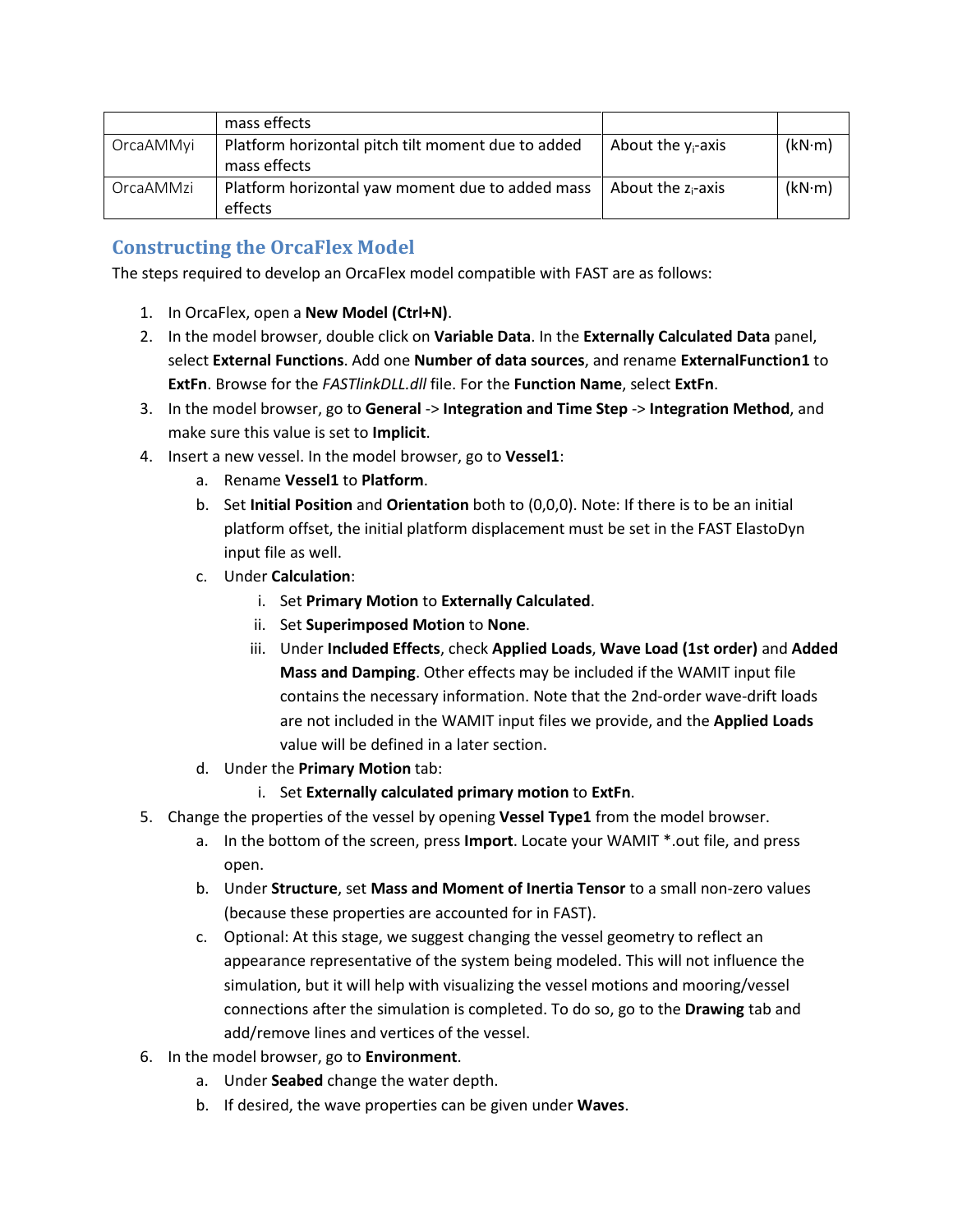- 7. The mooring can now be presented in the model.
	- a. Click on the **New Line** icon on the toolbar and add a mooring line to the model. In the model browser, open **Line1**.
	- b. Under **Connect to Object**: Fix one end to **Platform** and one end to **Anchored**.
	- c. Under **Object Relative Position**, set the desired positions of the ends of the mooring cable.
	- d. If needed, change the **Length** and **Target Segment Length** under **Structure**.
	- e. Repeat 7 a-d for each mooring line.
- 8. Change the properties and attributes of the mooring by opening **Line Type1** in the Model Browser.
- 9. The next step in the assembly of the model is to include bodies that account for the quadratic drag force the platform.
	- a. Click on **New 6D Buoy** on the toolbar and add the buoy to the model. In the model browser, open **6D Buoy1**.
	- b. Click on **Give Buoy Negligible Properties** in the bottom of the window.
	- c. Set **Type** to **Spar Buoy**.
	- d. Set **Connection** to **Platform**.
	- e. Set **Initial Position and Attitude** of the origin of the element.
	- f. Under **Geometry**:
		- i. Discretize the body into smaller sub-bodies of desired length by increasing the number of **Cylinders**. This is done to ensure sufficient resolution of the drag along the body. Note: Remember to extend the body above the MWL.
		- ii. All cylinders must have the **Outer Diameter** set to a small non-zero value. This is done to make sure there is no extra submerged volume and hence no extra hydrostatic stiffness, because this is already accounted for under **Vessel Type1**.
	- g. Under **Drag and Slam**:
		- i. Define the **Areas** and **Coefficients** under **Drag Forces**.
	- h. Repeat 9 a-g if multiple drag members are desired.
- 10. The final step needed is to prescribe an **Applied Load** on the Platform. This step is crucial to ensure the simulation begins at equilibrium.
	- a. Define the total mass of your system. This can be found in the *\*.ED.sum* file on line 64 under **Mass Incl. Platform**.
	- b. Multiply the mass by *-Gravity* to get the total force in Z (here named *FzFAST*). Note: *Gravity* is by default 9.80665 m/s<sup>2</sup> in OrcaFlex and set within the FAST ElastoDyn input file.
	- c. In OrcaFlex, run **Single Statics (F9)**, open **Select Results (F5)**. Select **Summary Results** and double click **Platform**. Under **Loads in Global Axes Directions**, the forces in **Z** are summed up. The **Total** force has to be equal and opposite to *FzFAST*. If this is not the case:
		- i. Open the **Platform** from the model browser.
		- ii. Go to the **Applied Loads** tab.
		- iii. Set **Global Loads** to **1**.